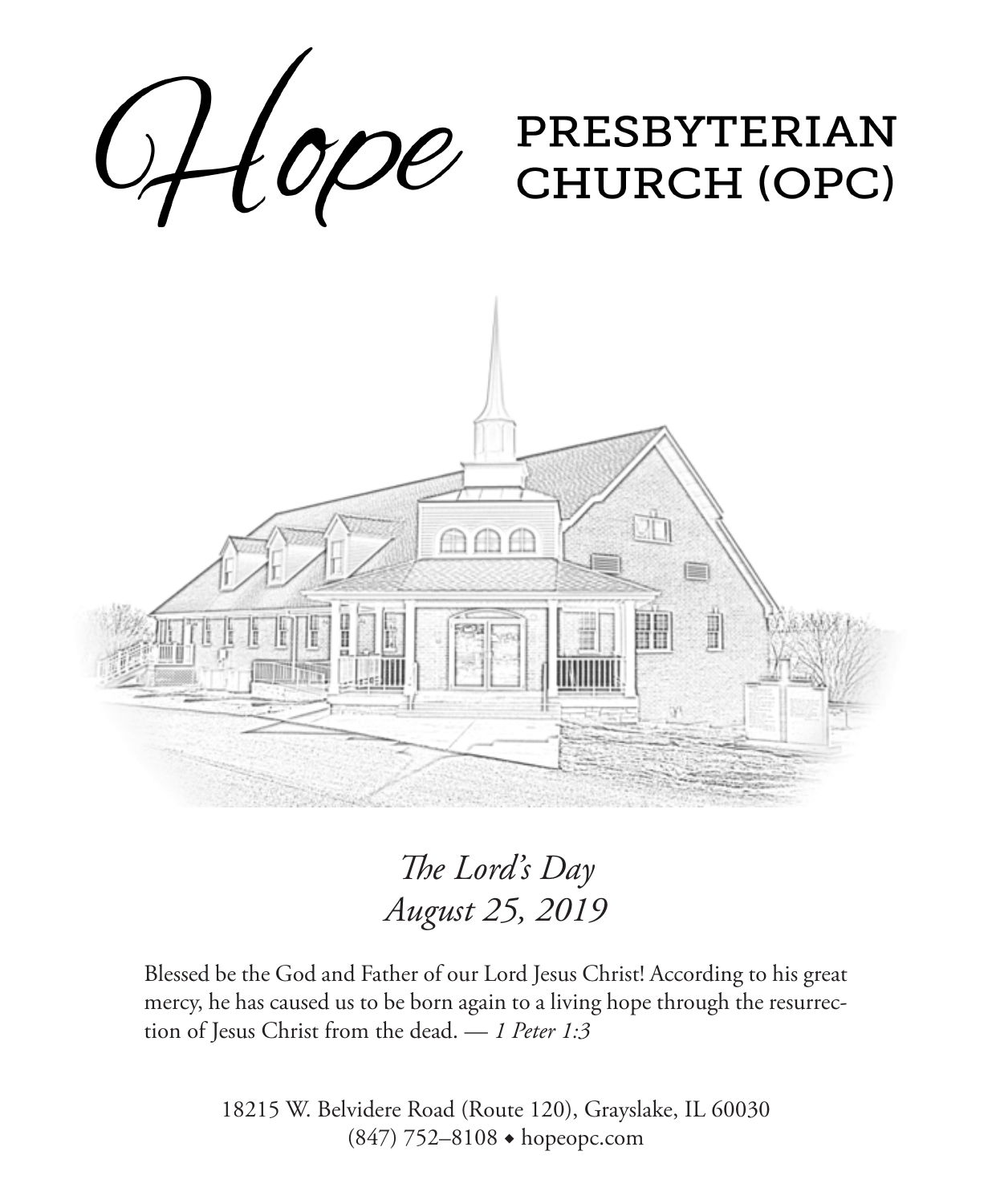## *Morning Worship Service – 9:30am*

As was the man of dust, so also are those who are of the dust, and as is the man of heaven, so also are those who are of heaven. Just as we have borne the image of the man of dust, we shall also bear the image of the man of heaven.

— *1 Corinthians 15:49*

*Quiet Meditation in Preparation for Worship*

### **God Calls Us To Worship**

Call to Worship Psalm 30:4

### **\*We Respond to God's Call** *(please respond in the bold print)*

| Leader: | For his anger is but for a moment, and his favor is for a lifetime. Weeping may tarry<br>for the night, but joy comes with the morning. |  |
|---------|-----------------------------------------------------------------------------------------------------------------------------------------|--|
| People: | Hear, O LORD, and be merciful to me! O LORD, be my helper!                                                                              |  |
| Leader: | You have turned for me my mourning into dancing; you have loosed my sackcloth<br>and clothed me with gladness                           |  |
| People: | that my glory may sing your praise and not be silent. O LORD my God, I will<br>give thanks to you forever!                              |  |

| *Hymn of Praise | Holy, Holy, Holy!                                                                                                                                                     | #100 |
|-----------------|-----------------------------------------------------------------------------------------------------------------------------------------------------------------------|------|
| *Invocation     |                                                                                                                                                                       |      |
| *Doxology       |                                                                                                                                                                       | #731 |
|                 | Praise God from whom all blessings flow;<br>praise him, all creatures here below;<br>praise him above, ye heav'nly host:<br>Praise Father, Son, and Holy Ghost. Amen. |      |

Confession of Faith *The Nicene Creed* Bulletin Insert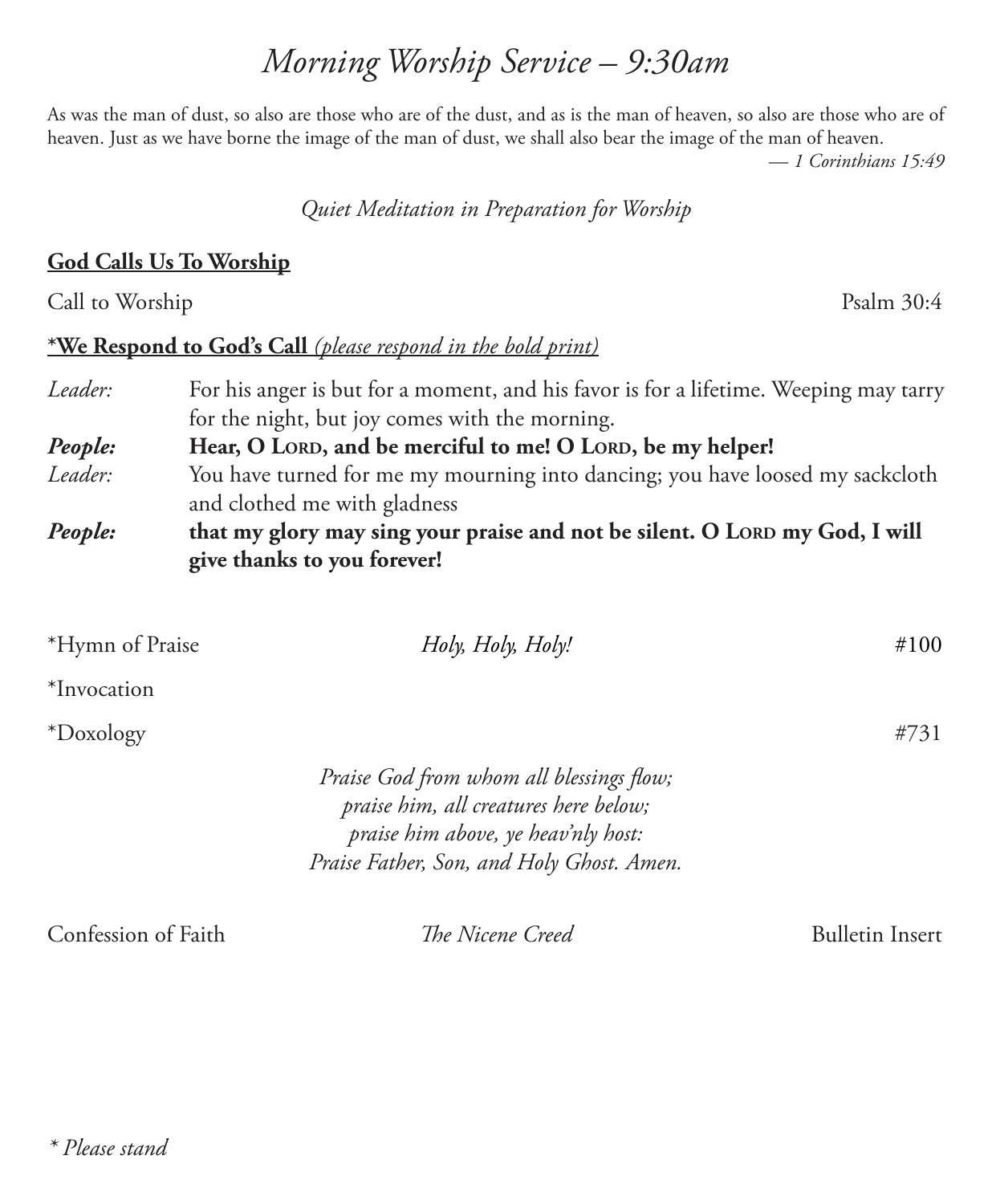### *Morning Worship Service – 9:30am*

# **We Confess Our Sins** Call to Confession Psalm 32:1–5 Prayer of Confession \*Assurance of Pardon Psalm 32:10–11 **God Speaks to Us from His Word** \*Hymn of Preparation *Jesus, Thou Joy of Loving Hearts* #646 Scripture Reading *Provided Bible, p. 863* Luke 7:11–17 Sermon *The Son of God on the Way to the Tomb* Luke 7:11–17

\*Hymn of Thanksgiving *Jesus Lives, and So Shall I* #706

Congregational Prayer and Lord's Prayer

Our Father, which art in heaven, hallowed be thy name; thy kingdom come; thy will be done, in earth as it is in heaven. Give us this day our daily bread. And forgive us our debts, as we forgive our debtors. And lead us not into temptation; but deliver us from evil. For thine is the kingdom, and the power, and the glory for ever. Amen.

#### **Offering**

| *Closing Hymn | O Lord, by Grace Delivered | #626 |
|---------------|----------------------------|------|
| __ _ _        |                            |      |

### **God Blesses Us**

\*Benediction